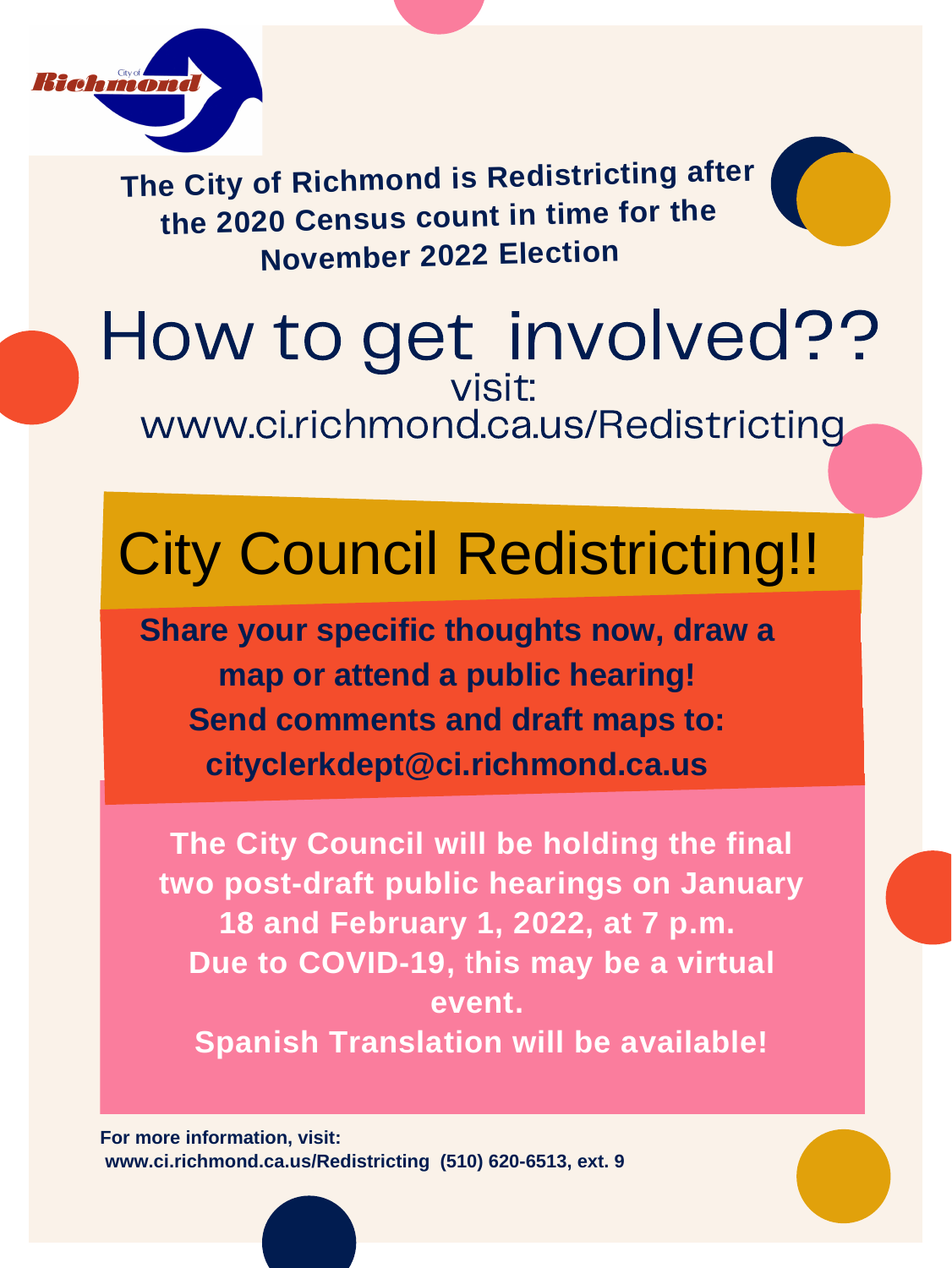¿Como participar? Visite: [www.ci.richmond.ca.us/Redistricting](http://www.ci.richmond.ca.us/Redistricting)

**¡¡Cambio de distritos del Concejo Municipal!!**

**Para mas informacion, visite: [www.ci.richmond.ca.us/Redistricting](http://www.ci.richmond.ca.us/Redistricting) (510) 620-6513, ext. 9**

**Comparta sus ideas especificas ahora, dibuje un mapa, o participe en una audiencia pública! Envíe comentarios y mapas preliminares a: [cityclerkdept@ci.richmond.ca.us](mailto:cityclerkdept@ci.richmond.ca.us)**





**La Ciudad de Richmond está cambiando los distritos de la ciudad debido al Censo del <sup>2020</sup> para la Elección de noviembre 2022.**

**El Concejo Municipal de la Ciudad de Richmond tendrá las dos últimas audiencias públicas posteriores al mapa preliminar, el 18 de enero y 1 de febrero, 2022, a las 7 p.m. Debido a COVID-19, esto puede ser un evento virtual. Traducción en español estará disponible.**